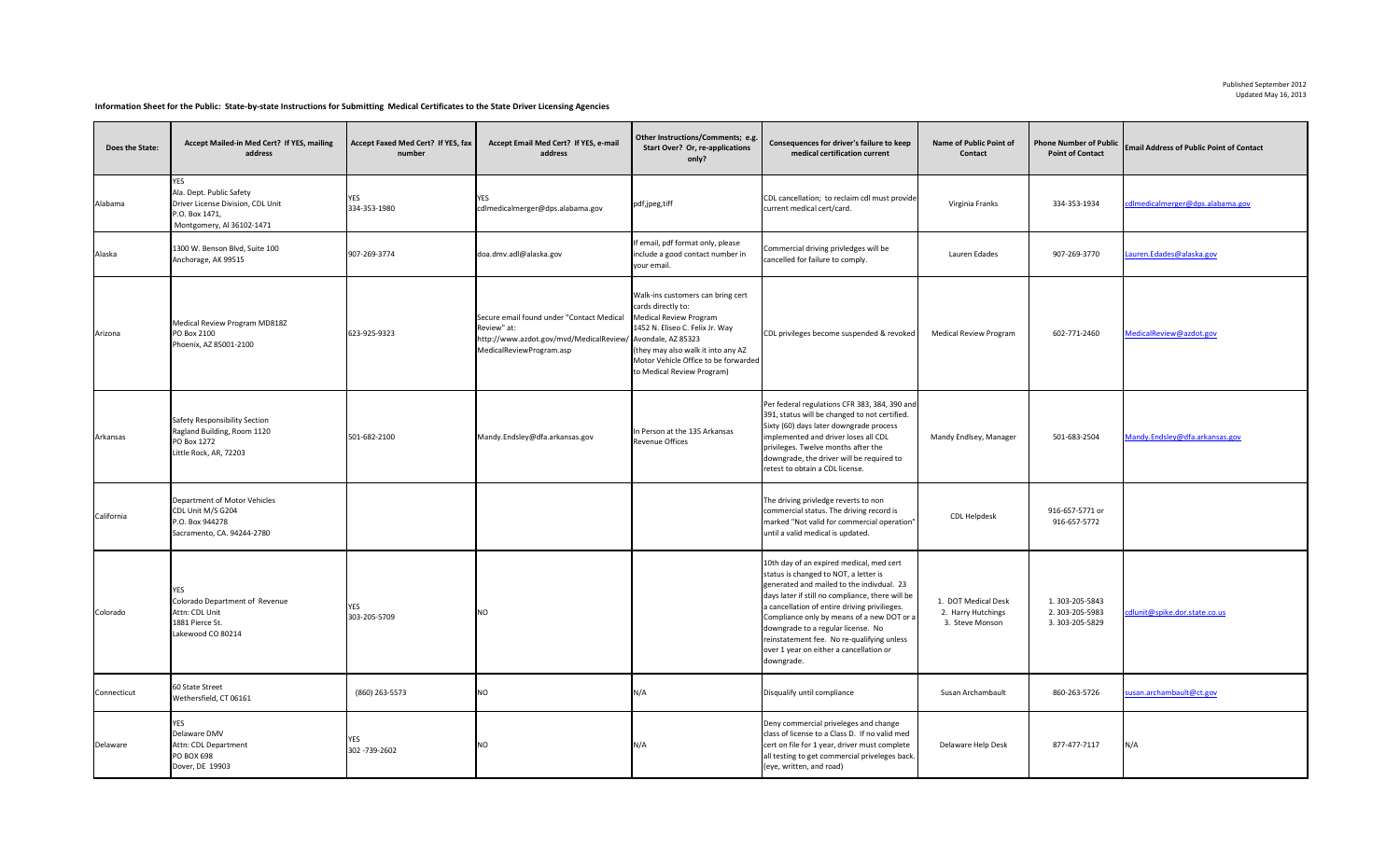| Does the State:      | Accept Mailed-in Med Cert? If YES, mailing<br>address                                                                                                                                                                                                                                                                                                                                                                                                                                                                                                                                                                                                                                                  | Accept Faxed Med Cert? If YES, fax<br>number       | Accept Email Med Cert? If YES, e-mail<br>address                                                                                                                                                                           | Other Instructions/Comments; e.g.<br><b>Start Over? Or, re-applications</b><br>only?                                                                                                 | Consequences for driver's failure to keep<br>medical certification current                                                                                                                                                                                                                                                                                                                                                                                                                                                                                            | <b>Name of Public Point of</b><br><b>Contact</b>                                             | <b>Point of Contact</b>                                                                       | Phone Number of Public Email Address of Public Point of Contact |
|----------------------|--------------------------------------------------------------------------------------------------------------------------------------------------------------------------------------------------------------------------------------------------------------------------------------------------------------------------------------------------------------------------------------------------------------------------------------------------------------------------------------------------------------------------------------------------------------------------------------------------------------------------------------------------------------------------------------------------------|----------------------------------------------------|----------------------------------------------------------------------------------------------------------------------------------------------------------------------------------------------------------------------------|--------------------------------------------------------------------------------------------------------------------------------------------------------------------------------------|-----------------------------------------------------------------------------------------------------------------------------------------------------------------------------------------------------------------------------------------------------------------------------------------------------------------------------------------------------------------------------------------------------------------------------------------------------------------------------------------------------------------------------------------------------------------------|----------------------------------------------------------------------------------------------|-----------------------------------------------------------------------------------------------|-----------------------------------------------------------------|
| District of Columbia | YES.<br>1205 Brentwood Rd. NE<br>Washington, DC 20018                                                                                                                                                                                                                                                                                                                                                                                                                                                                                                                                                                                                                                                  | YES<br>202 - 576-9217                              | YES<br>dmvcdl@gc.gov                                                                                                                                                                                                       | CDL holder must submit all pages of<br>the medical examiner's certificate.                                                                                                           | 60 days prior to expiration a reminder letter<br>is sent to the customer informing them their<br>DOT Medical certification is due. 5 days after<br>expiration a pending letter is sent out to the<br>customer informing them that their license<br>the DOT examination form along with will go into disqualifaication on the day of<br>expiration. 11 days after expiration a<br>disqualification letter is generated to the<br>customer informing them their motor vehicle<br>operating privilege is disqualified for 90 days<br>of the effective date of the letter | CDL Office<br>Ms. Adelaide Coles<br>Ms. Tracey Lee<br>Ms. Tanya Forbes                       | 202-576-8278 or<br>202-576-8283                                                               | dmvcdl@dc.gov                                                   |
| Florida              |                                                                                                                                                                                                                                                                                                                                                                                                                                                                                                                                                                                                                                                                                                        | ΝO                                                 | <b>NO</b>                                                                                                                                                                                                                  | Submit online at<br>http://flhsmv.gov/ddl/cdlmedicalcert<br>.html or in person at any Florida<br>Driver License Issuance Office                                                      | Disqualified from CMV operation. CDL must<br>be surrendered for non-commercial (Class E)<br>license until medical certification updated or<br>self-certification changed to excepted<br>category.                                                                                                                                                                                                                                                                                                                                                                     | <b>CDL Helpdesk</b>                                                                          | 850-617-2606                                                                                  | <b>NA</b>                                                       |
| Georgia              | <b>Department of Driver Services</b><br>Attn: RM-CDL<br>P.O. Box 8047<br>Conyers, GA 30113                                                                                                                                                                                                                                                                                                                                                                                                                                                                                                                                                                                                             | 770-918-6251                                       | Not at this time - are considering this as a<br>future possibility                                                                                                                                                         | N/A                                                                                                                                                                                  | Downgraded until new medical certifications<br>and applicable variances are provided.<br>Driver may be required to re-test if they<br>remain in downgraded class for a long period<br>of time.                                                                                                                                                                                                                                                                                                                                                                        | Kathy Harvey                                                                                 | 478-751-4190                                                                                  | kharvey@dds.ga.gov                                              |
| Hawaii               | 601 Kamokila BLVD., #511<br>Kapolei, HI 96707                                                                                                                                                                                                                                                                                                                                                                                                                                                                                                                                                                                                                                                          | YES<br>(808) 692-7665                              | YES<br>driverrecords.hwyv@hawaii.gov                                                                                                                                                                                       | If a Motor Carrier submit the drivers<br>med. Cert. in batches, MC needs to<br>include cover page with company<br>name or annotate MC name on each cert. copy is submitted.<br>form. | mmediate downgrade to a class 3 license.<br>Will reinstate CDL status when current med                                                                                                                                                                                                                                                                                                                                                                                                                                                                                | John Lovstedt                                                                                | (808) 692-7655                                                                                | John.Lovstedt@hawaii.gov                                        |
| Idaho                |                                                                                                                                                                                                                                                                                                                                                                                                                                                                                                                                                                                                                                                                                                        | NΟ                                                 | NO.                                                                                                                                                                                                                        | Idaho will not have the ability to<br>process med certs until 2014                                                                                                                   | unknown                                                                                                                                                                                                                                                                                                                                                                                                                                                                                                                                                               | Ed Pemble                                                                                    | 208-382-7830                                                                                  | ed.pemble@itd.idaho.gov                                         |
| Illinois             | All drivers must go in person to one of our 47 CDL<br>Facilities for their first initial Medical Declaration.<br>Then if they mark NI, then they must give us their<br>Medical. If they mark EI, NA, EA we will have them<br>sign the declaration, and we will film. After all<br>460,000 CDL Holders declare in person for the first will accept faxes of the Medical<br>time, then the questions below will come into play. Cards. The fax number will be (217)<br>After the original declaration, yes we will accept<br>Medical Cards to be mailed in. They will be mailed<br>to "Secretary of State's Office. 2701 South<br>Dirksen Parkway Springfield, Il 62723 attn:<br><b>CDL/Medical Area</b> | After the original declaration, yes we<br>558-5156 | After the original declaration, yes we would<br>accept email. Provided that it is a scanned<br>document or attached. Not just an email<br>with the information. That email should be<br>addressed to Bthompson2@ilsos.net. | Same as number 3, provided it is in a<br>PDF file. No zip files, etc.                                                                                                                | CDL will be taken away. CDL will be<br>reinstated once the new updated Medical<br>information has been accepted by the SOS.<br>No fee, No exams.                                                                                                                                                                                                                                                                                                                                                                                                                      | Steve Jenkins if not available<br>Terry Montalbano                                           | Steve Jenkins<br>$(217) 785 - 3002$<br>Terry Montalbano<br>(217) 785-1350                     | mailto: sjenkins@ilsos.net<br>mailto:tmontalbano@ilsos.net      |
| Indiana              | Indiana Department Of Revenue<br>Motor carrier Services Division<br><b>CDL Medical Section</b><br>5252 Decatur Blvd., STE R<br>Indianapolis, IN 46241-9524                                                                                                                                                                                                                                                                                                                                                                                                                                                                                                                                             | (317) 821-2340                                     | No                                                                                                                                                                                                                         | CDL holder must send all pages of the<br>DOT examination form along with the<br>medical examiner's certificate.                                                                      | Indiana CDL holder must maintain on file a<br>valid DOT examination/medical examiner's<br>certificate (physical). When the physical<br>expires, the medical status will change from<br>certified to not-certified. After 30 days from<br>expiration of the physical with no current<br>physical on file, the CDL will be disqualified<br>and downgraded to the driver's base line<br>license. If the CDL is revoked, invalid,<br>suspended, disqualified or expired longer<br>than 1 year, then the CDL applicant is<br>required to retest (start over).              | Indiana Department Of<br>Revenue, Motor carrier<br>Services Division, CDL Medical<br>Section | CDL Help Desk (317) 615-<br>7335, 24 hour access line<br>(317) 615-7433 or 1-866-<br>829-0501 | IndianaCDL@dor.in.gov                                           |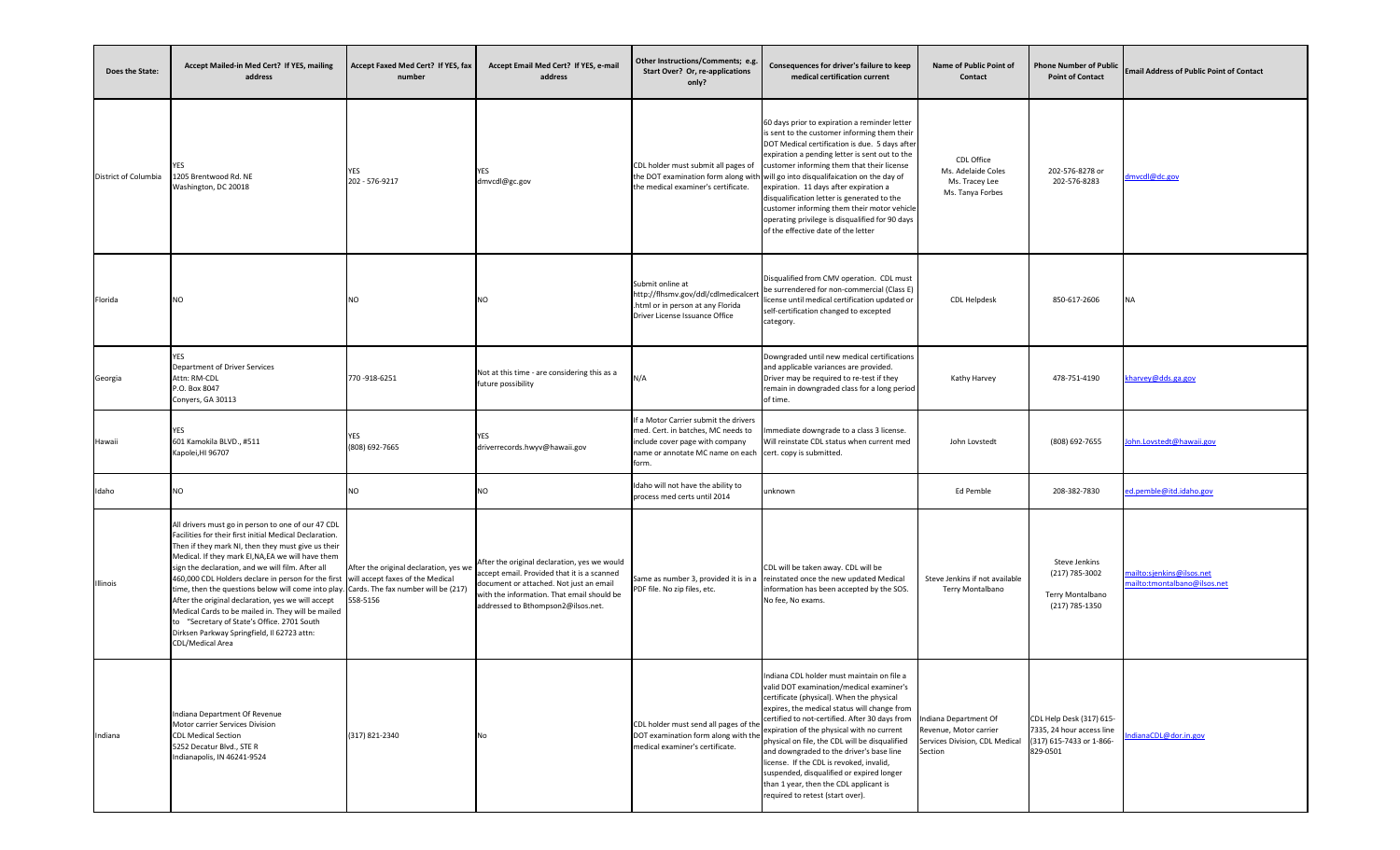| <b>Does the State:</b> | Accept Mailed-in Med Cert? If YES, mailing<br>address                                                             | Accept Faxed Med Cert? If YES, fax<br>number | Accept Email Med Cert? If YES, e-mail<br>address                                                                                                 | Other Instructions/Comments; e.g.<br><b>Start Over? Or, re-applications</b><br>only?                                                                                                                                                                                                                                                                                                                                                                    | Consequences for driver's failure to keep<br>medical certification current                                                                                                                                                                                       | <b>Name of Public Point of</b><br><b>Contact</b> | <b>Phone Number of Public</b><br><b>Point of Contact</b> | <b>Email Address of Public Point of Contact</b>    |
|------------------------|-------------------------------------------------------------------------------------------------------------------|----------------------------------------------|--------------------------------------------------------------------------------------------------------------------------------------------------|---------------------------------------------------------------------------------------------------------------------------------------------------------------------------------------------------------------------------------------------------------------------------------------------------------------------------------------------------------------------------------------------------------------------------------------------------------|------------------------------------------------------------------------------------------------------------------------------------------------------------------------------------------------------------------------------------------------------------------|--------------------------------------------------|----------------------------------------------------------|----------------------------------------------------|
| lowa                   | <b>Office of Driver Services</b><br>PO Box 9204<br>Des Moines IA 50306-9204                                       | 515-239-1837                                 | CDLMedCert@dot.iowa.gov                                                                                                                          | e-mail scan must be pdf format                                                                                                                                                                                                                                                                                                                                                                                                                          | CDLIS driver history record will be changed<br>immediately to not certified and a<br>downgrade to a non-commercial status will<br>be effective in 60 days. The driver may end<br>or prevent a downgrade by providing the<br>appropriate documentation.           | <b>Kelly Queener</b>                             | 515-244-9124                                             | CDLMedCert@dot.iowa.gov                            |
| Kansas                 |                                                                                                                   | YES- To be determined                        | YES- To be determined                                                                                                                            | PDF                                                                                                                                                                                                                                                                                                                                                                                                                                                     | Decertification - full test after 90 days                                                                                                                                                                                                                        | John Holroyd                                     | 785-296-2013                                             | john.holroyd@kdor.ks.gov                           |
| Kentucky               | 200 Mero St.<br>Frankfort, KY 40622                                                                               | 502-564-3250                                 | KYTC.CDL@KY.gov                                                                                                                                  | None                                                                                                                                                                                                                                                                                                                                                                                                                                                    | <1 yr=none, >1 yr= retest written & vision >5<br>=start over                                                                                                                                                                                                     | <b>Customer Service Center</b>                   | 502-564-1257                                             | KYTC.CDL@KY.gov                                    |
| Louisiana              | P.O. Box 64886<br>Baton Rouge, LA 70896                                                                           | 225-925-3901                                 | Ashleigh.Bossom@dps.la.gov or<br>Sheila. Walsh@dps.la.govq                                                                                       | PDF format is acceptable                                                                                                                                                                                                                                                                                                                                                                                                                                | Depends on how long the driver goes<br>without CDL privileges. Over 1 year will<br>result in retesting all written tests. Over 2<br>years will result in retesting all written and<br>skills tests.                                                              | CDL Help Desk                                    | 225-925-4195                                             | Sheila. Walsh@dps.la.gov                           |
| Maine                  | <b>Bureau of Motor Vehicles</b><br><b>CDL Compliance Unit</b><br>29 State House Station<br>Augusta, ME 04333-0029 | YES<br>207-624-9339                          | YES<br>cdlcompliance.BMV@maine.gov<br>(must be a scanned Word doc or PDF)                                                                        | Customer can hand carry into any<br>branch or mobile unit location.                                                                                                                                                                                                                                                                                                                                                                                     | Disqualified from non-excepted interstate<br>operation and downgraded to an excepted<br>status. On January 30, 2014, all CDL holders<br>who are non-compliant will be downgraded<br>to a non-commercial drivers license.                                         | <b>CDL Compliance Unit</b>                       |                                                          | 207-624-9000 ext 52126 cdlcompliance.BMV@maine.gov |
| Maryland               | <b>YES</b><br>Maryland MVA<br>ATTN: CDL MedCert<br>6601 Ritchie Highway, NE, Room 145<br>Glen Burnie, MD 21062    | YES<br>410-787-7959                          | YES<br>CDLMedCert@mva.md.gov                                                                                                                     | Scanned copie of originals                                                                                                                                                                                                                                                                                                                                                                                                                              | Customer must downgrade to a noncommerc                                                                                                                                                                                                                          | <b>CDL HelpDesk</b>                              | 410-424-3777                                             | CDLMedCert@mva.maryland.gov                        |
| Massachusetts          | YES<br>Mass DOT, RMV Division<br>Driver Licensing Division - CDL<br>P.O. Box 55889<br>Boston, MA 02205            | YES<br>(617) 351-9360                        | <b>NO</b>                                                                                                                                        | The RMV will begin accepting medical<br>certificates in branch offices this<br>spring. An on-line application will<br>also be made available. Drivers are<br>encouraged to check the RMV<br>website for updates and for a list of<br>Frequently Asked Questions (FAQs):<br>www.mass.gov/rmv Mailed or<br>faxed medical certificates must be<br>accompanied by a completed CDL<br>Self-Certification Form which will be<br>available on the RMV website. | Drivers who fail to comply will be disqualified<br>from operating a CMV. If updated<br>information is not received, the CDL will be<br>downgraded to a Class D license within 60<br>days. Failure to restore the CDL within 12<br>months will require retesting. | <b>Driver Licensing Division</b>                 | (617) 351-9931                                           | http://www.mass.gov/rmv/feedback/index.htm         |
| Michigan               | MI Department of State<br><b>CDL Help Desk</b><br>7064 Crowner Drive<br>Lansing, MI 48918                         | YES<br>(517) 636-4359                        | Medical certificates are not accepted via<br>email, however, customers may self certify,<br>scan and submit Medical Certificates via the<br>web. | Medical Certificates are not accepted<br>via email, however, customers may<br>self certify, scan and submit Medical<br>Certificates via the web at the link<br>below:<br>https://services.sos.state.mi.us/CDLI<br>S/Pages/login.aspx                                                                                                                                                                                                                    | As of January 30, 2014, loss of CDL priviliges                                                                                                                                                                                                                   | JoLynn Peck<br>CDL Help Desk Supervisor          | (517) 322-5555                                           | peckj3@michigan.gov                                |
| Minnesota              | Driver and Vehicle Services Division<br>445 Minnesota Street, Suite 175<br>St. Paul, MN 55101-5175                | 651-297-4447                                 | DVS.CDL-QA@state.mn.us                                                                                                                           | If sent by email, must be sent as an<br>attachment.                                                                                                                                                                                                                                                                                                                                                                                                     | Downgrade of license class, new medical<br>certificate and application required.                                                                                                                                                                                 | CDL Help Desk                                    | 651-297-5029                                             | dvs.driverslicense@state.mn.us                     |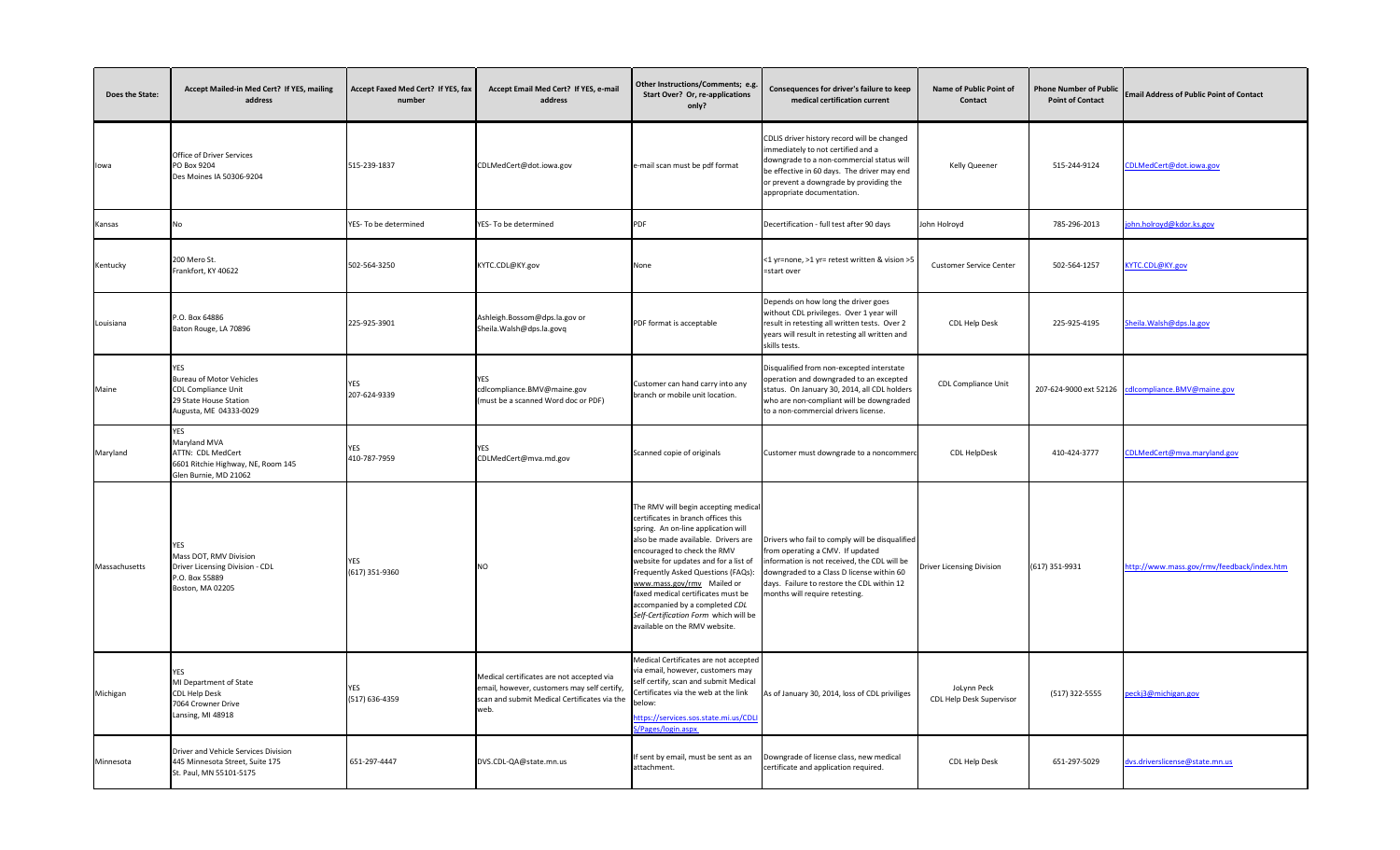| <b>Does the State:</b> | Accept Mailed-in Med Cert? If YES, mailing<br>address                                                                                                       | Accept Faxed Med Cert? If YES, fax<br>number                                                 | Accept Email Med Cert? If YES, e-mail<br>address                                          | Other Instructions/Comments; e.g.<br><b>Start Over? Or, re-applications</b><br>only?                                                                                                                                                                                                                                                                                                                                                                      | Consequences for driver's failure to keep<br>medical certification current                                                                                                                                                                                                                                                                                                                                                                                                                                                                                                                                                                                                                                                                                                                                                                                                                                                                                              | <b>Name of Public Point of</b><br><b>Contact</b>                                      | <b>Phone Number of Public</b><br><b>Point of Contact</b> | <b>Email Address of Public Point of Contact</b> |
|------------------------|-------------------------------------------------------------------------------------------------------------------------------------------------------------|----------------------------------------------------------------------------------------------|-------------------------------------------------------------------------------------------|-----------------------------------------------------------------------------------------------------------------------------------------------------------------------------------------------------------------------------------------------------------------------------------------------------------------------------------------------------------------------------------------------------------------------------------------------------------|-------------------------------------------------------------------------------------------------------------------------------------------------------------------------------------------------------------------------------------------------------------------------------------------------------------------------------------------------------------------------------------------------------------------------------------------------------------------------------------------------------------------------------------------------------------------------------------------------------------------------------------------------------------------------------------------------------------------------------------------------------------------------------------------------------------------------------------------------------------------------------------------------------------------------------------------------------------------------|---------------------------------------------------------------------------------------|----------------------------------------------------------|-------------------------------------------------|
| Mississippi            | Mississippi will not accept mailed in, faxed in or e-<br>mailed in copies of medical card.                                                                  | Mississippi will not accept mailed in,<br>faxed in or e-mailed in copies of<br>medical card. | Mississippi will not accept mailed in, faxed in<br>or e-mailed in copies of medical card. | 15 days of issuance.                                                                                                                                                                                                                                                                                                                                                                                                                                      | Drivers Failure to keep medical certificate<br>current.<br>a. Letter mailed to driver 30 days prior to<br>Only accept Original Medical card no expiration advising them that their medical<br>long forms. Only accept cards within certification will expire and they have until<br>expiration to update record with new<br>medical certification. One day after<br>expiration their CDL status will show "Not<br>Medically Certified" and downgrade (remove<br>all CDL privileges) will follow.                                                                                                                                                                                                                                                                                                                                                                                                                                                                        | Primary: MSgt Ray Steed<br>Back up: Lt. Don McCain                                    | 601-987-1334<br>601-987-1245                             | rsteed@dps.ms.gov<br>dmccain@dps.ms.gov         |
| Missouri               | <b>NO</b>                                                                                                                                                   | NΩ                                                                                           | NΟ                                                                                        | N/A                                                                                                                                                                                                                                                                                                                                                                                                                                                       | Driver is currently issued a citation under<br>307.400 RSMo. If the Department is notified,<br>proof of DOT medical is requested and if not<br>provided the driver will be downgraded.<br>Also, if driver fraudently self certifies during<br>the application process they are<br>administratively denied for one year.                                                                                                                                                                                                                                                                                                                                                                                                                                                                                                                                                                                                                                                 | <b>Public Service Operators</b>                                                       | 573-751-1887                                             | dlbmail@dor.mo.gov                              |
| Montana                | Not at this time                                                                                                                                            | Not at this time                                                                             | Not at this time                                                                          | Montana commercial drivers should days of expiration of the MEC:<br>this time. Montana expects to begin of "not certified"<br>collecting Med Certs this summer<br>(2012) for all commercial drivers who Class D (non-commercial) license<br>come in to renew their CDL or apply<br>for a CDL. All other Montana<br>commercial drivers will be notified<br>when and how to submit a copy of<br>their Med Cert. These notifications<br>will go out in 2013. | When Montana begins collecting Med Certs<br>this summer, all drivers who have submitted<br>their medical certification will need to keep<br>the certificate current with the Motor<br>Vehicle Division.<br>Io If a new MEC is not submitted on or before<br>expiration date of the current MEC, within 10<br>NOT be submitting their Med Cert at lo CDLIS driver record will updated to status<br>o The person's CDL will be downgraded to<br>o The person will be notified of the status<br>change and license downgrade<br>• The department may reinstate a CDL that<br>was downgraded under this law if, within the<br>original term of the downgraded license, the<br>person:<br>o Submits a current Med Cert; or<br>o Certifies to a change in operation status to<br>excepted interstate; or<br>o Certifies to a change in operation status to<br>intrastate and submits either a current Med<br>Cert or a medical statement as prescribed by<br>department rule. | Kristine Thatcher<br><b>Patrick McJannet</b>                                          | 406-444-1778<br>406-444-1779                             | kthatcher@mt.gov<br>pmcjannet@mt.gov            |
| Nebraska               | Department of Motor Vehicles<br><b>Driver Licensing Services</b><br>P.O. Box 94726<br>Lincoln, NE 68509                                                     | Yes<br>(402) 471-4020                                                                        | Yes<br>Tabath.guyton@nebraska.gov                                                         | N/A                                                                                                                                                                                                                                                                                                                                                                                                                                                       | Re-application only within 12 months. Start<br>over if beyond 12 months.                                                                                                                                                                                                                                                                                                                                                                                                                                                                                                                                                                                                                                                                                                                                                                                                                                                                                                | <b>Driver Licensing Services</b>                                                      | 402 - 471-3861                                           | Tabatha.guyton@nebraska.gov                     |
| Nevada                 | Any Nevada DMV can accept & update CDL<br>physicials. The primary offices are:<br>4110 Donovan Way<br><b>NLV NV 89030</b><br>810 Greg St<br>Sparks NV 89431 | Sparks 775-688-2536<br>Winnemucca 775-623-6508<br>Elko 775-753-1127<br>Donovan 702-486-5625  | Not a preferred method.                                                                   |                                                                                                                                                                                                                                                                                                                                                                                                                                                           | No penalty. The driver would need to not<br>drive a CMV until physical is updated.                                                                                                                                                                                                                                                                                                                                                                                                                                                                                                                                                                                                                                                                                                                                                                                                                                                                                      | Shawanna Washington, Juan<br>Mendiola at 702-486-5655<br>Wayne Bahmiller 775-688-2535 | 702-486-5655 or<br>775-688-2535                          | nfo@dmv.nv.gov                                  |
| New Hampshire          | YES,<br>NH-DMV/DRIVER LICENSING BUREAU<br>23 HAZEN DR., CONCORD NH<br>03305                                                                                 | <b>NO</b>                                                                                    | NHCDLMEDCARDS@DOS.NH.GOV                                                                  | PDF format only                                                                                                                                                                                                                                                                                                                                                                                                                                           | Commercial driving privilges will be cancelled<br>for failure to comply.                                                                                                                                                                                                                                                                                                                                                                                                                                                                                                                                                                                                                                                                                                                                                                                                                                                                                                | Jeff Oberdank                                                                         | 603-227-4020                                             | Jeffrey.Oberdank@dos.nh.gov                     |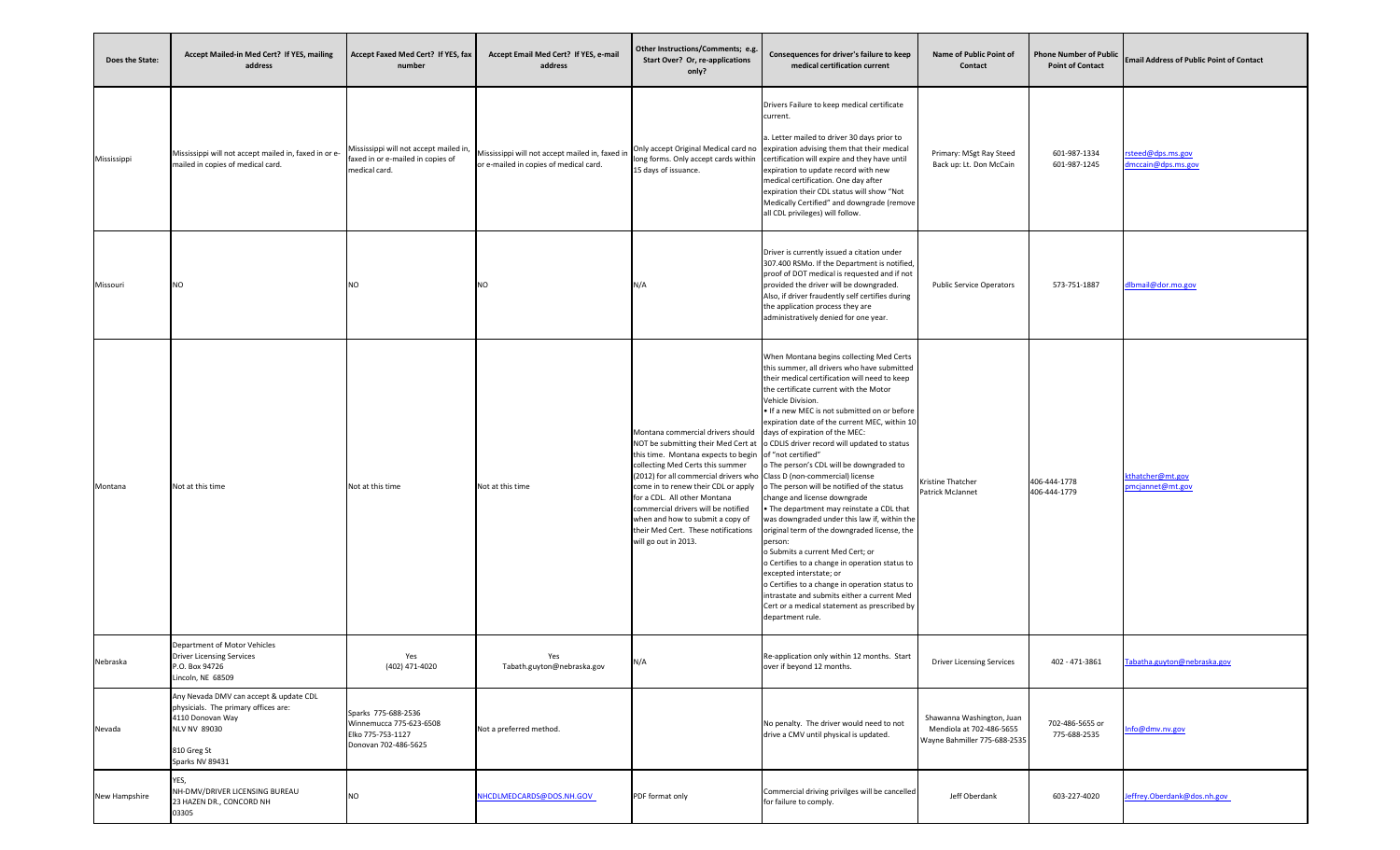| Does the State:   | Accept Mailed-in Med Cert? If YES, mailing<br>address                                                                                                                                                                                                             | Accept Faxed Med Cert? If YES, fax<br>number                                            | Accept Email Med Cert? If YES, e-mail<br>address                    | Other Instructions/Comments; e.g.<br><b>Start Over? Or, re-applications</b><br>only?                                                                                                                                                                                    | <b>Consequences for driver's failure to keep</b><br>medical certification current                                                                                                                                                                                                                                                                                | <b>Name of Public Point of</b><br><b>Contact</b> | <b>Phone Number of Public</b><br><b>Point of Contact</b>                                                                                                                                                                                                                                                                                 | <b>Email Address of Public Point of Contact</b>        |
|-------------------|-------------------------------------------------------------------------------------------------------------------------------------------------------------------------------------------------------------------------------------------------------------------|-----------------------------------------------------------------------------------------|---------------------------------------------------------------------|-------------------------------------------------------------------------------------------------------------------------------------------------------------------------------------------------------------------------------------------------------------------------|------------------------------------------------------------------------------------------------------------------------------------------------------------------------------------------------------------------------------------------------------------------------------------------------------------------------------------------------------------------|--------------------------------------------------|------------------------------------------------------------------------------------------------------------------------------------------------------------------------------------------------------------------------------------------------------------------------------------------------------------------------------------------|--------------------------------------------------------|
| New Jersey        | Not Yet                                                                                                                                                                                                                                                           | Not Yet                                                                                 | Not Yet                                                             | New Jersey is hoping to have things<br>ready to go in a couple of months.                                                                                                                                                                                               | Driver will be Decertified 10 days after Cert<br>Expries. Will not be able to renew without<br>new cert. Notice will be sent to driver once<br>decertified, they will have 30 days after letter<br>to provide new med cert.                                                                                                                                      | Michelle Curry                                   |                                                                                                                                                                                                                                                                                                                                          |                                                        |
| <b>New Mexico</b> | 2546 Camino Entrada<br>Santa Fe, NM87507                                                                                                                                                                                                                          | 1-505-476-1578                                                                          | YES at some point. Working on establishing a<br>unit e-mail address |                                                                                                                                                                                                                                                                         | NM will put a disqualification on the Driver's<br><b>CDL Driving Privileges</b>                                                                                                                                                                                                                                                                                  | Nicole Armijo<br>Theresa Clayton                 | 505-476-1589 or<br>505-476-1588                                                                                                                                                                                                                                                                                                          |                                                        |
| New York          | New York Drivers should wait for instructions from<br>NYS DMV before submitting Medical Certificates.<br>Drivers should not mail medical certificates to<br>DMV at this time. It is expected that certificates<br>will begin to be collected in the fall of 2012. | No - Will accept on an exceptions<br>basis. Fax Number TBD.                             | <b>No</b>                                                           | New York Drivers should wait for<br>instructions from NYS DMV before<br>submitting Medical Certificates.<br>Drivers should not mail medical<br>certificates to DMV at this time. It is<br>expected that certificates will begin<br>to be collected in the fall of 2012. | If a CDL driver is downgraded due to an<br>expired med cert certificate, the driver has<br>until the expiration date of his driver's<br>license, and up to two years past the<br>expiration date, to be re-certified to obtain<br>the CDL again. After 2 years from the<br>expiration date, they must take and pass<br>both the knowledge and skills test again. |                                                  | <b>DMV Call Center Phone</b><br>Numbers:<br>Calling from NY area codes<br>516; 631; 845; 914 (718)<br>477-4820<br>Calling from NY area codes<br>212; 347; 646; 718; 917;<br>929 (212) 645-5550 OR<br>(718) 966-6155<br>All other NY area codes<br>(518) 486-9786<br>Outside of NYS (518) 473-<br>5595.<br>Hours 8:00 am - 4:00 pm<br>EST | medcertunit@dmv.ny.gov                                 |
| North Carolina    | YES<br>3126 Mail Service Center<br>Raleigh, NC 27699-3126                                                                                                                                                                                                         | YES<br>919-861-3915                                                                     | YES<br>E-mail address not available                                 |                                                                                                                                                                                                                                                                         | Downgrade to non-CDL; Re-application only                                                                                                                                                                                                                                                                                                                        | Tammy Christian                                  | 919-861-3525                                                                                                                                                                                                                                                                                                                             | thchristian@ncdot.gov                                  |
| North Dakota      | <b>YES</b><br><b>Drivers License Division</b><br>608 E. Boulevard Avenue<br>Bismarck, ND 58505-0750                                                                                                                                                               | YES<br>701-328-0308                                                                     | <b>NO</b>                                                           | None                                                                                                                                                                                                                                                                    | Immediate dowgrade to non-CDL. Re-<br>application if 1 year or less; if more than 1<br>year, applicant must start over.                                                                                                                                                                                                                                          | Syndi Worrel, Chief Examiner                     | 701-328-4353                                                                                                                                                                                                                                                                                                                             | N/A                                                    |
| Ohio              | Ohio BMV<br>CDL/Out of State Processing<br>P.O. Box 16784<br>Columbus, OH 43216-6784                                                                                                                                                                              | (614)308-5181 Please include a cover<br>page with name, address and<br>telephone number | CDL@dps.state.oh.us                                                 | If emailing Medical Certificate, we<br>prefer PDF format.                                                                                                                                                                                                               | Driver must self-certify in another catotgory<br>(2,3 or 4) or be downgraded to an operators<br>liccense.                                                                                                                                                                                                                                                        | Matthew Daner, Supervisor of<br><b>CDL Unit</b>  | 855-240-8844                                                                                                                                                                                                                                                                                                                             | CDL@dps.state.oh.us                                    |
| Oklahoma          | <b>YES</b><br>Oklahoma Dept of Public Safety<br><b>CDL</b> Administration<br>PO BOX 11415<br>OKC, OK 73136                                                                                                                                                        | YES<br>405-425-2060                                                                     | <b>YES</b><br>ktiger@dps.state.ok.us                                |                                                                                                                                                                                                                                                                         | Downgrade, reinstate CDL with proof of<br>new med cert.                                                                                                                                                                                                                                                                                                          | Tamara Shepherd                                  | 405-425-2015                                                                                                                                                                                                                                                                                                                             | tshepher@dps.state.ok.us                               |
| Oregon            | DMV Driver Safety, CDL Medical Certification, 1905 503-945-5329<br>Lana Ave NE, Salem, OR 97314                                                                                                                                                                   |                                                                                         | DSMEC@odot.state.or.us                                              | If email Medical Certificate, .jpg is the<br>required format. Additional formats<br>are being considered.                                                                                                                                                               | CDLIS medical certification changed to "N" if<br>NI. CDL cancellation notice sent effective 30<br>days later. Cancelled until downgrade or<br>new certification. Once downgraded the<br>customer has the option to regain the CDL<br>without retesting for up to 3 years.                                                                                        | <b>Customer Assistance</b>                       | 503-945-5000                                                                                                                                                                                                                                                                                                                             | https://www.oregondmv.com/SSL/contactdmv/drive<br>.htm |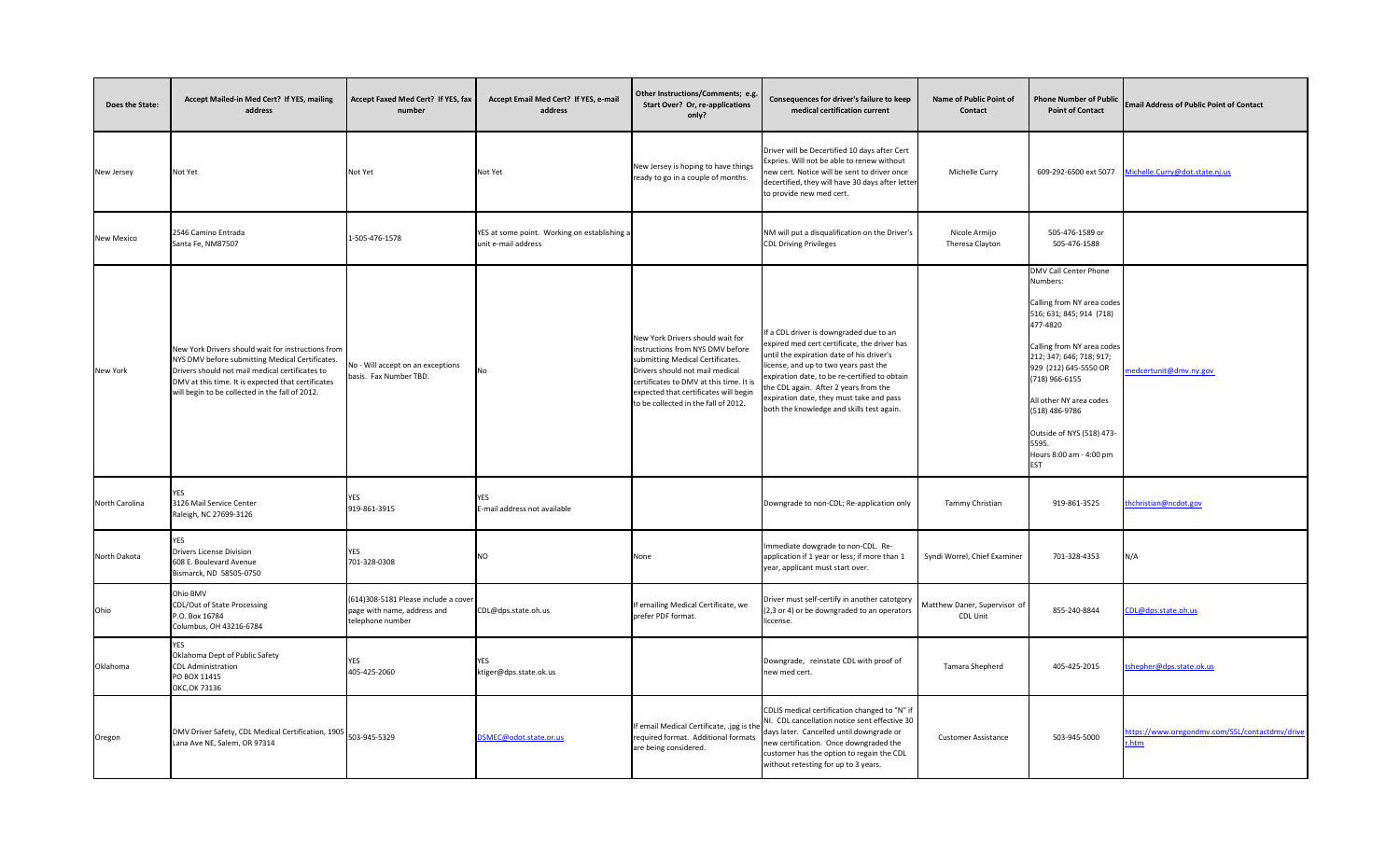| Does the State:      | Accept Mailed-in Med Cert? If YES, mailing<br>address                                                               | Accept Faxed Med Cert? If YES, fax<br>number    | Accept Email Med Cert? If YES, e-mail<br>address           | Other Instructions/Comments; e.g.<br><b>Start Over? Or, re-applications</b><br>only?                                       | Consequences for driver's failure to keep<br>medical certification current                                                                                                                                                                                                                                                                                                                                                                                                                                                                                                                                                       | <b>Name of Public Point of</b><br><b>Contact</b>                                                                                                       | <b>Phone Number of Public</b><br><b>Point of Contact</b> | <b>Email Address of Public Point of Contact</b>                                  |
|----------------------|---------------------------------------------------------------------------------------------------------------------|-------------------------------------------------|------------------------------------------------------------|----------------------------------------------------------------------------------------------------------------------------|----------------------------------------------------------------------------------------------------------------------------------------------------------------------------------------------------------------------------------------------------------------------------------------------------------------------------------------------------------------------------------------------------------------------------------------------------------------------------------------------------------------------------------------------------------------------------------------------------------------------------------|--------------------------------------------------------------------------------------------------------------------------------------------------------|----------------------------------------------------------|----------------------------------------------------------------------------------|
| Pennsylvania         | PA Department of Transportation<br><b>Bureau of Driver Licensing</b><br>P.O. Box 68678<br>Harrisburg, PA 17106-8678 | 717-783-5429                                    | <b>NO</b>                                                  | N/A                                                                                                                        | Driver's who do not update their Medical<br>Examiner's Certificate prior to the current<br>certificate's expiration date will have the<br>commercial designation removed from<br>their driver's license. In order to avoid the<br>immediate removal of the commercial<br>designation on the driver's license, a<br>driver would need to update their self-<br>certification to one of the "excepted"<br>categories. However, making this change to $\vert$ p.m.<br>their driving record will automatically<br>disqualify them from operating in any form<br>of transportation that requires a Medical<br>Examiner's Certificate. | PennDOT will have specialized<br><b>Customer Service</b><br>Representatives available at<br>our Call Center, Monday<br>through Friday from 8 a.m. to 4 | 1-877-726-8824                                           | www.dmv.state.pa.us<br>click on "Contact Us" along the left side of<br>the page. |
| Rhode Island         |                                                                                                                     | No.                                             | N/A                                                        | None                                                                                                                       |                                                                                                                                                                                                                                                                                                                                                                                                                                                                                                                                                                                                                                  | CDL unit                                                                                                                                               | 401-462-5752<br>401-462-5813                             | N/A                                                                              |
| South Carolina       | South Carolina Department of Motor Vehicles<br><b>CDL Help Desk</b><br>PO Box 1498<br>Blythewood, SC 29016          | 803-896-2676                                    | cdlhelpdesk@scdmv.net                                      | <b>PDF</b>                                                                                                                 | To regain the commercial designation once                                                                                                                                                                                                                                                                                                                                                                                                                                                                                                                                                                                        | CDL Help Desk                                                                                                                                          | 803-896-2673                                             | cdlhelpdesk@scdmv.net                                                            |
| South Dakota         | YES<br><b>Driver Licensing</b><br>118 West Capitol Avenue<br>Pierre, SD 57501                                       | YES<br>605-773-3018                             | YES.<br>DPSCDLMedCert@state.sd.us                          | None                                                                                                                       | Downgrade, but no re-test. When driver<br>provides a new medical, good to go.                                                                                                                                                                                                                                                                                                                                                                                                                                                                                                                                                    | No designated person                                                                                                                                   | 800-952-3696                                             | dpsinfo@state.sd.us                                                              |
| Tennessee            | TN Dept. of Safety and Homeland Security<br><b>CDL Section-Med Cert</b><br>1148 Foster Ave<br>Nasvhille, TN, 37243  | 615-401-7674                                    | DI.CDL.Medcert@tn.gov                                      | The driver needs to provide self-<br>certification affidavit provided by<br>TDOS and the medical card. If fax,<br>pdf only | re-application only                                                                                                                                                                                                                                                                                                                                                                                                                                                                                                                                                                                                              | Cindy Johnson                                                                                                                                          | 615.251.5217                                             | Cindy.Johnson@tn.gov                                                             |
| <b>Texas</b>         | YES-no address yet/being developed                                                                                  | undecided                                       | YES-no address yet                                         |                                                                                                                            | will be downgraded to non-CDL then will<br>have to reapply/test to get upgraded                                                                                                                                                                                                                                                                                                                                                                                                                                                                                                                                                  | not yet established                                                                                                                                    | n/a                                                      | n/a                                                                              |
| Utah                 | <b>Driver License Division</b><br>PO Box 144501<br>Salt Lake City, Utah 84114-4501                                  | 801-957-8633                                    | dlmedcert@utah.gov                                         | PDF format for email.                                                                                                      | The driver does not comply within 45 days<br>following the expiration date of DOT card<br>their license will be disqualified for failure to<br>downgrade.                                                                                                                                                                                                                                                                                                                                                                                                                                                                        | Utah Customer Service Section                                                                                                                          | 801 965-4437 or<br>888-353-4224                          | http://publicsafety.utah.gov/dld/contact.html                                    |
| Vermont              | DMV CDL office<br>120 State Street<br>Montpelier VT 05603                                                           | YES so long as they are legible<br>802-828-5548 | if scanned with physican signature<br>medcert@state.vt.us  |                                                                                                                            | suspension and or downgrade to class D<br>operatators license                                                                                                                                                                                                                                                                                                                                                                                                                                                                                                                                                                    | <b>DMV</b>                                                                                                                                             | 802-828-2085                                             | medcert@state.vt.us                                                              |
| Virginia             | Virginia Department of Motor Vehicles<br><b>Driver Support</b><br>P.O. Box 27412<br>Richmond, Virginia 23269-0001   | YES<br>804-367-6692                             | Submit electronically<br>https://transfer.dmv.virginia.gov | Uploaded document must be in a<br>.pdf, .jpeg, .doc or .doc* format                                                        | Status will be changed to not certified and if<br>driver does not comply then (30) days later<br>the CDL will be canceled and driver will be<br>downgraded to a DRL.                                                                                                                                                                                                                                                                                                                                                                                                                                                             | <b>Driver Support Work Center</b>                                                                                                                      | 804-367-1772                                             | dlworkcenter@dmv.virginia.gov                                                    |
| Washington           | INA.                                                                                                                | ۹A                                              | NA.                                                        | NΑ                                                                                                                         |                                                                                                                                                                                                                                                                                                                                                                                                                                                                                                                                                                                                                                  |                                                                                                                                                        | 360-902-3900                                             | drivers@dol.wa.gov                                                               |
| <b>West Virginia</b> | YES<br><b>Driver Licensing</b><br>P. O. Box 17010<br>5707 MacCorkle Av. SE<br>Charleston WV. 25317                  | <b>YES</b><br>304-926-3890                      | NO                                                         | ΝA                                                                                                                         | Downgrade, but no re-test. When driver<br>provides a new medical, good to go.                                                                                                                                                                                                                                                                                                                                                                                                                                                                                                                                                    | Don Estep, Supervisor                                                                                                                                  | 304-926-3801                                             | Don.C.Estep@wv.gov                                                               |